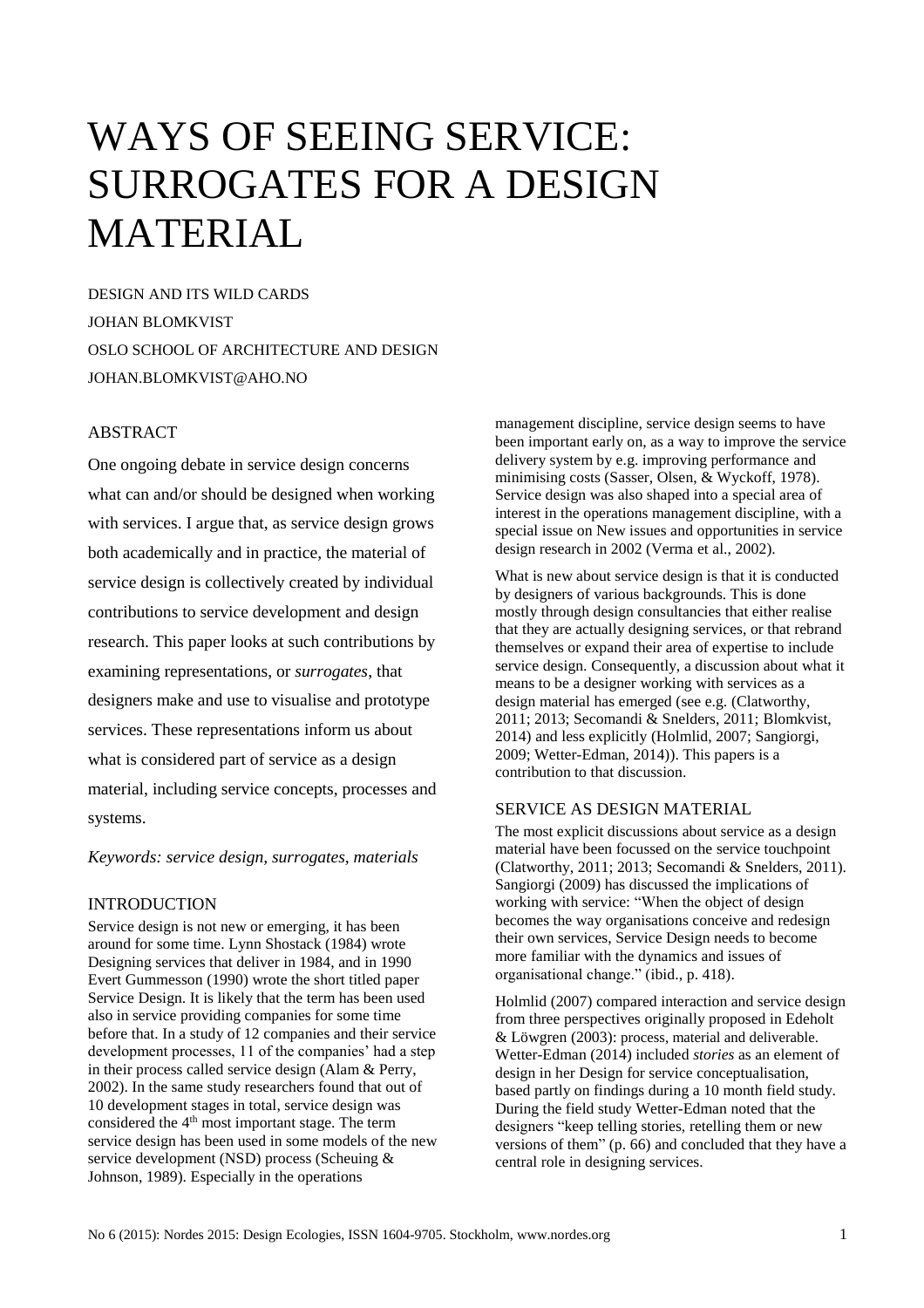Perhaps less surprising is that touchpoints (or touchpoints) are considered central ingredients in the service design vocabulary, and in the conceptualisation of services from a design perspective. The origin of the word touchpoint in service design is unknown (Howard, 2007; Clatworthy, 2011), but Bitner and colleagues (Bitner et al., 2008) used the term in relation to the blueprinting technique. According to Parker & Heapy (2006), the term was used by organisations to become more oriented towards a relational brand strategy. What is common to most descriptions, is that touchpoints are said to represent moments where customers interact with organisations, and that they are often described from the perspective of the customer where the focus is on the interactions between customers and the service provider. However, there is some confusion about the scope of a touchpoint.

Both Clatworthy (2011) and Secomandi & Snelders (2011) describe touchpoints as contact points between customers and organisations. To Secomandi & Snelders, this includes interactions with "clients, including material artifacts, environments, interpersonal encounters, and more" (p. 20). Clatworthy used a bank as example, where "touch points include its physical buildings, web-site, physical print-outs, self-service machines, bank-cards, customer assistants, call-centres, telephone assistance etc" (Clatworthy, 2011, p. 15). Another description focusses on the material aspect, by describing touchpoints as "tangible things that shape the experience of services" (Parker & Heapy, 2006, p. 26). This is part of a larger framework conceptualising services from a design perspective as an interface consisting of touchpoints, channels, architectures and journeys (Parker & Heapy, 2006).

#### SERVICE MOMENTS

Koivisto (2009) used a customer-centric perspective of services to propose a framework for structuring services and customer experiences. In the framework, touchpoints were divided into channels, objects, processes, and people, and described as points of interaction where "the service and its brand is experienced and perceived with all the senses." (Koivisto, 2009, p. 145). However, Koivisto (2009) made a distinction between touchpoints and so called service moments: "episodes or encounters where the production of the service and the interactions between a customer and service provider happen" (p. 142). An example of a service moment is a check-in process at an airport.

Unlike Clatworthy (2011) and Secomandi & Snelders (2011), Koivisto separated the physical attributes of channels, objects, processes and people from the interactions that take place over time. This means that service moments contain a number of different touchpoints, and interactions with the touchpoints over time. Hence, a service moment is defined by the characteristics of a situation, and the interactions that take place in that situation are distributed across

touchpoints and in time. A customer can e.g. interact with a ticket machine interface, the ticket itself, a queuing process and a person behind a counter in the same service moment.

While both touchpoints and service moments are useful constructs, they are not inherently material but must instead be filled with content. Rather than being material they can be described as strategies for manifesting services. In addition, touchpoints focus on interactions between customers and service providers, thus leaving out a big part of services (such as backstage, support, maintenance, customer actions and so on). Instead of focussing on touchpoints, or any other theoretical construct, this paper attempts to understand service as a design material from the bottom up. It does so by looking at how service designers represent existing and future services in their work today. These representations are described here as *surrogates*.

#### SURROGATES IN DESIGN

It is proposed that representations of services, such as visualisations and prototypes, can be understood using Andy Clark's idea of a surrogate situation (Clark, 2010). "By surrogate situation I mean any kind of real-world structure that is used to stand in for, or take the place of, some aspect of a certain 'target situation'" (Clark, 2010, p. 24). These situations are constructed when the actual thing we are investigating or trying to understand is not physically present or accessible. Clark has connected the concept of surrogate situations to design by reference to Gedenryd (1998), who has detailed many different uses of surrogate situations, such as sketches, prototypes, thumbnails, storyboards, and scenarios, to name but a few. In short, a surrogate has properties that allow you to better understand another situation, or to relieve cognitive resources that are occupied in "real" situations (Clark, 2010).

To be useful, surrogates in design must be related to the actual services they represent, regardless of whether they are existing or imagined services. If the surrogates in design are not related to the actual material or object of design, then they cannot be used to inform the design process. A person who is designing a chair is not helped by sketching vases (at least not directly). We must also assume that the techniques that are used in design are, in some way, useful. So, by using this logic, the surrogates that designers use in service design say something about what aspects of services they are able to represent, understand and influence. Furthermore, this means that surrogates provide a way to study the materials service designers work with.

#### SERVICE SURROGATES

By investigating what techniques service designers use to represent services, it is possible to generate a list of service surrogates and the associated materials. A list is generated here, by surveying the techniques in (Stickdorn & Schneider, 2010) and comparing them to several studies of service design practice (see also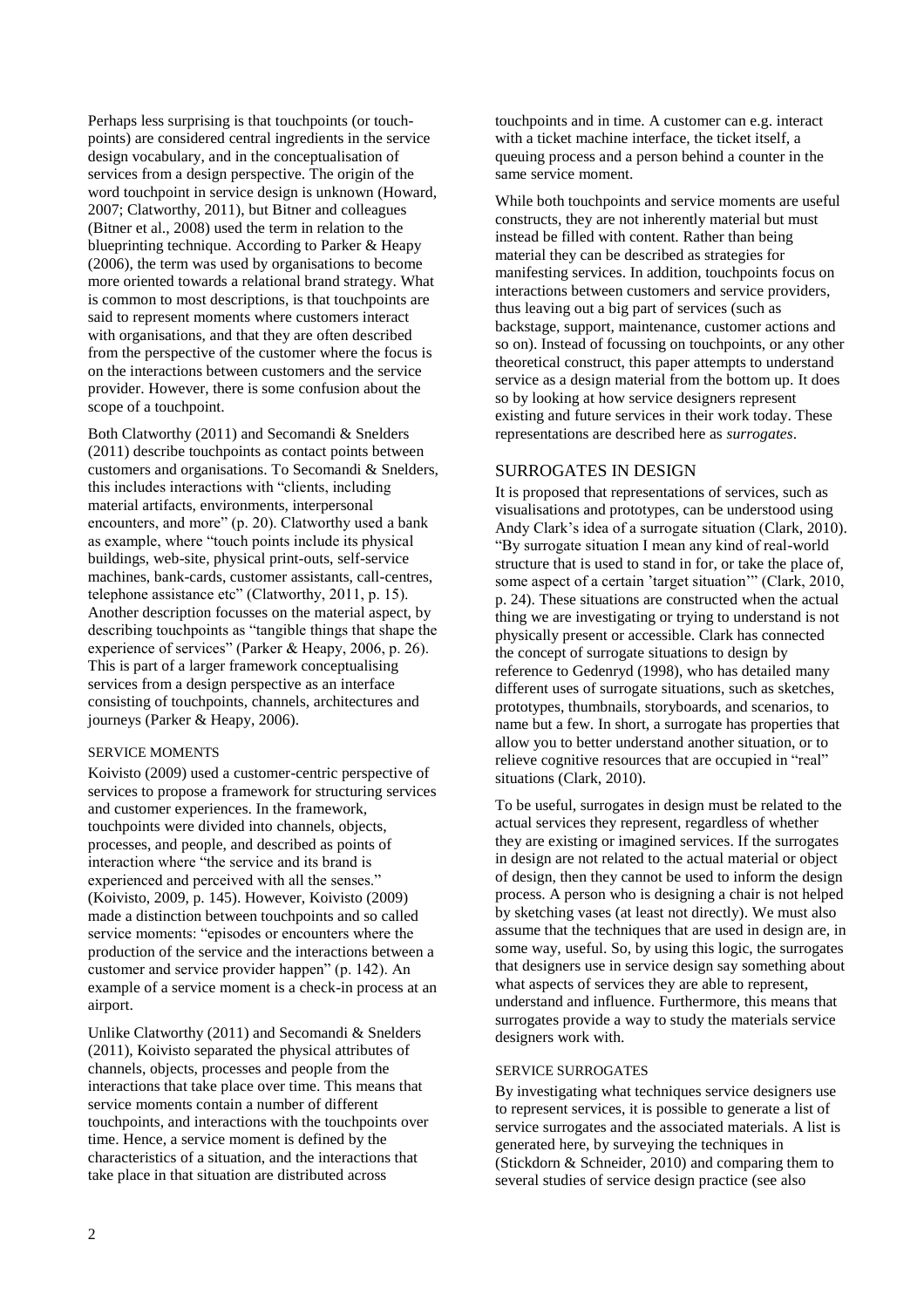Blomkvist & Segelström, 2014), to find the ones that represent, or use representations, of services and that are not categories of techniques in themselves (e.g. prototyping). This is the resulting list:

- Roleplay making enactments of specific touchpoints or service moments and exploring them, using e.g. theatre methods. Does not require props made for the occasion.
- Customer journey maps a depiction of the customer's journey through a service with a focus on the experience.
- Blueprints a depiction of all components, actions and interactions involved in a service delivery from back office procedures to receipts.
- Design scenarios a description of a potential service use, used to explore certain aspects of the service.
- Storyboards similar to customer journey maps, but focusing on the interactions and actions. The depiction is built in the same fashion as comic stories.
- Desktop walkthrough using play dough, small figures, and whatever is available a service location is created and explored.
- Service Staging one or more locations are built, complete with props that support immersion in the service experience. The service is then enacted. Can be done together with external stakeholders.

These techniques, in turn, generate a list of eight, more or less, well-defined *objects* (the word objects are used here in the sense: the things toward which effort is directed) of design. The first three objects: components, things, and locations, are tangible and to some extent physical surrogate materials. The next three objects: actions, procedures, and interactions, are related to events that unfold over time, and the last object is perhaps the most abstract: experiences.

<span id="page-2-0"></span>Table 1: The objects of service design techniques and associated design disciplines compared to key concepts in New Service Development (Edvardsson & Olsson, 1996).

| <b>NSD</b> element                        | System                                     | Process                                        | Concept              |
|-------------------------------------------|--------------------------------------------|------------------------------------------------|----------------------|
| Objects of<br>service design              | Components,<br>things,<br><i>locations</i> | Actions.<br>procedures,<br><i>interactions</i> | Experiences          |
| <b>Associated</b><br>design<br>competence | Architecture,<br>product,<br>graphical     | Usability,<br>interaction                      | Experience<br>design |

To make sense of this set of objects that are represented in service designers' surrogates for service, notable contributions concerning the nature of services in service research was examined (e.g. Edvardsson & Olsson, 1996; Grönroos, 2008; Lovelock & Gummesson, 2004; Lovelock, 1983; Gummesson, 2007; Vargo & Lusch, 2008). Though somewhat dated, the

best match was found between the New Service Development (NSD) concepts proposed by Edvardssson & Olsson (1996) and the objects (in *italics* in [Table 1\)](#page-2-0).

### CONCLUDING DISCUSSION

The obvious next step for this research is to empirically investigate what the objects are more specifically, by asking questions such as: do service designers design products and locations for organisations? If so, what types of products and/or locations? How are temporal events, such as interactions and procedures, and experiences communicated and documented by designers? Are there other objects of design that do not fall into any of the suggested categories? How then, are those objects represented in design?

This list also implies that service design encompasses a whole range of disciplines, from architecture to experience design. Does this mean that service designers should be trained to acquire all those design competences, and are there specific service design skills on top of that? A more reasonable approach is probably to have multidisciplinary design teams. However, the question of specific service design skills remain interesting to consider. It could be argued that service design is an approach that considers an ecology of stakeholder interactions, and constructs a material surrogate to manipulate and observe that ecology.

This paper has made a bottom-up contribution to the discussion about what service designers design. It is not meant to be normative, but rather a snapshot of the current, (potential) extent of service design. Since the proposed objects were generated by looking at the techniques that service designers use; system, process, and concept are areas of organisations that service design can contribute to and influence. At least there are tools available to do so.

Implicitly, this means that by designing these aspects of services, designers are suggesting what they can improve by using a design approach. Hence, they are creating the mandate for what the design contribution is to the larger context of service development. This is why this discussion is so important – it potentially influences what the boundaries are for design and its contribution and relevance for the larger context of service development. The ambition today will influence the extent to which service design is included and relevant during service development in the future. At the same time, by promising too much there is a potential backlash if service design is unable to deliver on the promises.

## **REFERENCES**

Alam, I., & Perry, C. (2002). A customer-oriented new service development process. *Journal of Services Marketing, 16*(6), 515-534.

Bitner, M. J., Ostrom, A. L., & Morgan, F. N. (2008). Service Blueprinting: A practical Technique